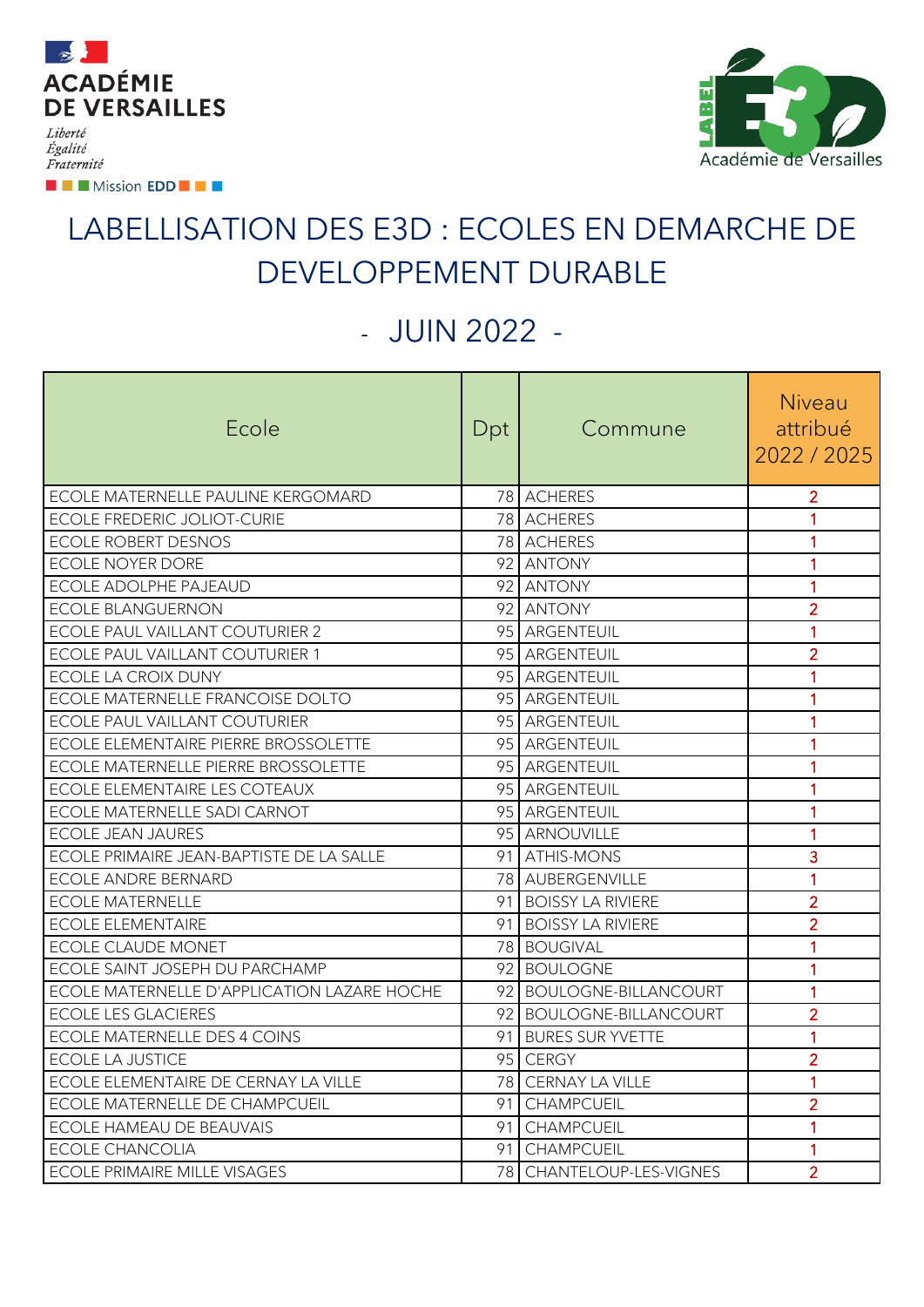| ECOLE MATERNELLE LES TOURNESOLS        | 95 CHARS                 |                |
|----------------------------------------|--------------------------|----------------|
| ECOLE ELEMENTAIRE LES TOURNESOLS       | 95 CHARS                 | 1              |
| ECOLE ELEMENTAIRE DE CHATEAUFORT       | 78 CHATEAUFORT           | 1              |
| <b>ECOLE LE MUGUET</b>                 | 92 CHAVILLE              | 1              |
| <b>ECOLE JEAN PIAGET</b>               | 78 CHEVREUSE             | $\overline{2}$ |
| <b>ECOLE ELEMENTAIRE MAIRIE</b>        | 92 CLAMART               | 1              |
| ECOLE ELEMENTAIRE CHARLES DE GAULLE    | 92 CLAMART               |                |
| <b>ECOLE MATERNELLE ANNE FRANK</b>     | 92 CLAMART               |                |
| ECOLE VICTOR HUGO A                    | 92 CLICHY                | 1              |
| <b>ECOLE GUSTAVE EIFFEL</b>            | 92 CLICHY                | 1              |
| <b>ECOLE HENRI MARTIN</b>              | 92 COLOMBES              | 3              |
| ECOLE ELEMENTAIRE LA TOUR D'AUVERGNE   | 92 COLOMBES              |                |
| <b>ECOLE DE COMMENY</b>                | 95 COMMENY               | 1              |
| <b>ECOLE ALSACE-LORRAINE</b>           | 95 CORMEILLES-EN-PARISIS |                |
| <b>ECOLE ANTOINE WATTEAU</b>           | 92 COURBEVOIE            | 1              |
| <b>ECOLE JULES VERNE</b>               | 78 CROISSY SUR SEINE     | 1              |
| <b>ECOLE LAC MARCHAIS</b>              | 95 DEUIL LA BARRE        | $\overline{2}$ |
| <b>ECOLE RAYMOND POINCARE</b>          | 95 DEUIL LA BARRE        | 3              |
| ECOLE MATERNELLE JULES MICHELET        | 91 EGLY                  | 1              |
| ECOLE ÉLÉMENTAIRE JEAN DE LA FONTAINE  | 78 ELANCOURT             | $\overline{2}$ |
| <b>ECOLE ORMESSON 1</b>                | 95 ENGHIEN-LES-BAINS     | 1              |
| <b>ECOLE LES CYGNES</b>                | 95 ENGHIEN-LES-BAINS     | 1              |
| <b>ECOLE MATERNELLE ANATOLE FRANCE</b> | 95 ERMONT                | 1              |
| ECOLE ELEMENTAIRE JEAN DE LA FONTAINE  | 91 ETAMPES               | $\overline{2}$ |
| ECOLE PRIMAIRE SAINT EXUPERY           | 91 ETRECHY               | 3              |
| <b>ECOLE FREMECOURT</b>                | 95 FREMECOURT            |                |
| <b>ECOLE LANGEVIN WALLON</b>           | 78 FRENEUSE              | 1              |
| ÉCOLE DES QUATRE VENTS                 | 78 GAILLON-SUR-MONTCIENT | 1              |
| <b>ECOLE ALIZARINE</b>                 | 78 GARANCIERES           | 1              |
| ECOLE ELEMENTAIRE ROBESPIERRE 1        | 95 GARGES-LES-GONESSE    |                |
| ECOLE ELEMENTAIRE SAINT-EXUPERY        | 95 GARGES-LES-GONESSE    |                |
| ECOLE MATERNELLE IRENE JOLIOT-CURIE    | 95 GARGES-LES-GONESSE    | 1              |
| ELEMENTAIRE ALBERT CAMUS               | 95 GONESSE               | 1              |
| <b>ECOLE RENE COTY</b>                 | 95 GONESSE               | 1              |
| <b>ECOLE CHARLES PEGUY</b>             | 95 GONESSE               | 1              |
| <b>ECOLE LES GOUPILS</b>               | 78 GOUPILLIERES          | $\overline{2}$ |
| <b>ECOLE PRIMAIRE JULES FERRY</b>      | 95 GOUSSAINVILLE         | 1              |
| ECOLE ELEMENTAIRE PAUL LANGEVIN        | 95 GOUSSAINVILLE         |                |
| <b>ECOLE JEAN JAURES</b>               | 95 GOUSSAINVILLE         | 1              |
| <b>ECOLE SEVIGNE</b>                   | 95 GOUSSAINVILLE         | $\mathbf{1}$   |
| ECOLE DE LA RUBAIE                     | 78 GOUSSONVILLE          | $\overline{2}$ |
| ECOLE MATERNELLE DE GOUZANGREZ         | 95 GOUZANGREZ            | 1              |
| <b>ECOLE LES GLAISIERES</b>            | 95 GROSLAY               | $\overline{2}$ |
| <b>ECOLE FRANCINE FROMONT</b>          | 78 GUYANCOURT            | 1              |
| <b>ECOLE GEORGES POLITZER</b>          | 78 GUYANCOURT            | $\overline{2}$ |
| ECOLE PRIMAIRE MARCEL LACHIVER         | 78 HARDRICOURT           | $\overline{2}$ |
| <b>ECOLE JEAN MOULIN</b>               | 95 HERBLAY               | $\overline{2}$ |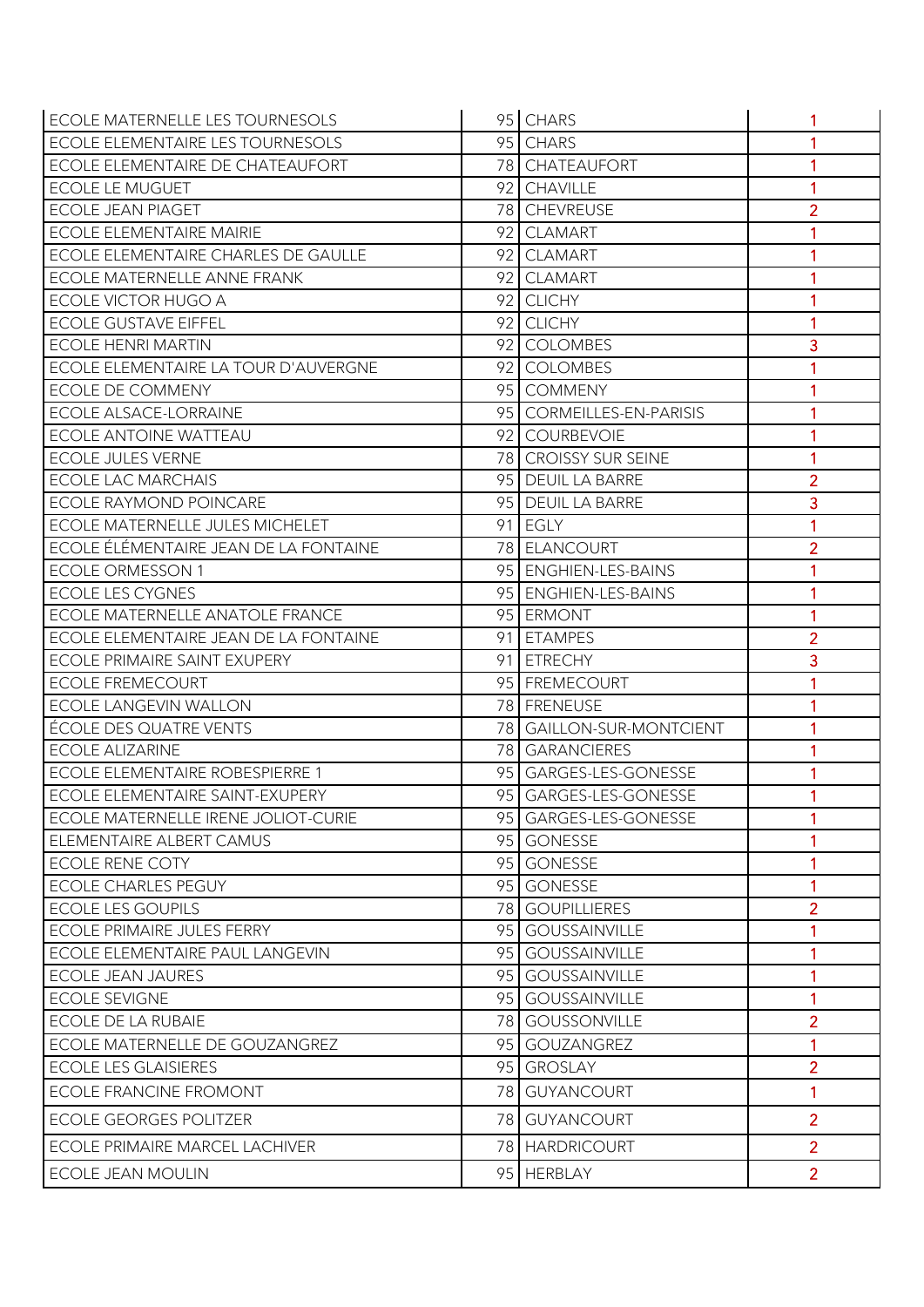| <b>ECOLE MAURICE VELTER</b>                                   |    | 78 HOUILLES                         |                |
|---------------------------------------------------------------|----|-------------------------------------|----------------|
| <b>ECOLE JULES FERRY</b>                                      |    | 92 ISSY-LES-MOULINEAUX              | 1              |
| <b>ECOLE LES TREMBLAYS</b>                                    |    | 95 JOUY LE MOUTIER                  | 1              |
| <b>ECOLE PRIMAIRE LES EGUERETS</b>                            |    | 95 JOUY LE MOUTIER                  | 1              |
| ECOLE ELEMENTAIRE JEAN JAURES                                 |    | 91 JUVISY-SUR-ORGE                  | $\overline{2}$ |
| ECOLE ELEMENTAIRE PIERRE ET MARIE CURIE                       |    | 78 LA CELLE-SAINT-CLOUD             | 1              |
| ECOLE ELEMENTAIRE D'APPLICATION LES VIEILLES<br><b>VIGNES</b> |    | 91 LA FERTE ALAIS                   | 3              |
| <b>ECOLE CAROLINE AIGLE</b>                                   | 78 | LE CHESNAY -<br><b>ROCQUENCOURT</b> | 3              |
| ECOLE ELEMENTAIRE GEORGES GUYNEMER                            | 78 | LE CHESNAY<br>ROCQUENCOURT          |                |
| ECOLE ELEMENTAIRE ANDRE MALRAUX                               |    | 91 LE COUDRAY-MONTCEAUX             | 1              |
| <b>ECOLE ELEMENTAIRE FELIX EBOUE</b>                          |    | 78 LE PECQ                          | $\overline{2}$ |
| <b>ECOLE HAUT DES GUERINES</b>                                |    | 78 L'ETANG LA VILLE                 | $\overline{2}$ |
| ECOLE ELEMENTAIRE PAULINE KERGOMARD                           |    | 78 LIMAY                            | $\overline{2}$ |
| ECOLE JEAN ZAY                                                |    | 78 LIMAY                            |                |
| <b>ECOLE HENRI WALLON</b>                                     |    | 78 LIMAY                            |                |
| ECOLE PUBLIQUE ELEMENTAIRE LIMETZ-VILLEZ                      |    | 78 LIMETZ-VILLEZ                    | $\overline{2}$ |
| <b>ECOLE PRIMAIRE LONGUESSE</b>                               |    | 95 LONGUESSE                        |                |
| ECOLE MATERNELLE JEAN-BAPTISTE COROT                          |    | 78 MAGNY LES HAMEAUX                |                |
| ECOLE ELEMENTAIRE LE PRIEURE                                  |    | 78   MAISONS-LAFFITTE               | 1              |
| <b>ECOLE LEDREUX-ALAIN</b>                                    |    | 78 MAISONS-LAFFITTE                 | $\overline{2}$ |
| <b>ECOLE LOUISE DE VILMORIN</b>                               |    | 78 MANTES-LA-JOLIE                  | $\overline{2}$ |
| ECOLE EVA DE VITRAY                                           |    | 78 MANTES-LA-JOLIE                  | $\overline{2}$ |
| <b>ECOLE LES MIMOSAS</b>                                      |    | 78 MANTES-LA-JOLIE                  |                |
| ECOLE ELEMENTAIRE ANTOINE DE SAINT EXUPERY                    |    | 78 MARLY LE ROI                     |                |
| <b>ECOLE LA GARENNE</b>                                       |    | 95 MARLY-LA-VILLE                   | 1              |
| <b>ECOLE ELEMENTAIRE JAURES</b>                               |    | 91 MASSY                            | 1              |
| <b>ECOLE MATERNELLE LES BLEUETS</b>                           |    | 91 MASSY                            | $\overline{2}$ |
| <b>ECOLE PRIMAIRE LES HIRONDELLES</b>                         |    | 78 MAULETTE                         | $\overline{2}$ |
| <b>ECOLE ELEMENTAIRE LES COUDRAYS</b>                         |    | 78 MAUREPAS                         | 3              |
| ECOLE MATERNELLE LES BESSIERES                                |    | 78 MAUREPAS                         | 1              |
| ECOLE MATERNELLE LES COUDRAYS                                 |    | 78 MAUREPAS                         | 1              |
| ECOLE ELEMENTAIRE DE VAUX                                     |    | 95 MERY SUR OISE                    | 3              |
| ECOLE ELEMENTAIRE DU CENTRE                                   |    | 95 MERY SUR OISE                    | $\overline{2}$ |
| <b>ECOLE JULES FERRY</b>                                      |    | 92 MEUDON                           | $\overline{2}$ |
| <b>ECOLE MATERNELLE PAUL FORT</b>                             |    | 78 MONTIGNY LE BRETONNEUX           | $\overline{3}$ |
| ECOLE PRIMAIRE VAN GOGH                                       |    | 95   MONTIGNY-LES-CORMEILLES        | $\overline{2}$ |
| <b>ECOLE EUGENIE COTTON</b>                                   |    | 95 MONTMAGNY                        | 1              |
| <b>ECOLE NICOLAS BOILEAU</b>                                  |    | 92 MONTROUGE                        | 1              |
| ECOLE HONORE DE BALZAC                                        |    | 92 NANTERRE                         | 1              |
| <b>ECOLE SOUFFLOT</b>                                         |    | 92 NANTERRE                         | 1              |
| <b>ECOLE EMILE SERRE</b>                                      |    | 78 NEAUPHLE-LE-CHATEAU              | $\overline{2}$ |
| <b>ECOLE JULES FERRY</b>                                      |    | 95 NOISY SUR OISE                   | $\overline{2}$ |
| ECOLE MATERNELLE JEAN DE LA FONTAINE                          |    | 78 ORGEVAL                          | $\overline{2}$ |
| ÉCOLE PRIMAIRE SAINT-JACQUES                                  |    | 91 ORMOY                            | $\overline{2}$ |
| ECOLE ELEMENTAIRE PASTEUR                                     |    | 91 ORMOY                            | 1              |
| <b>ECOLE JULES FERRY</b>                                      |    | 91   PARAY VIEILLE POSTE            | $\overline{2}$ |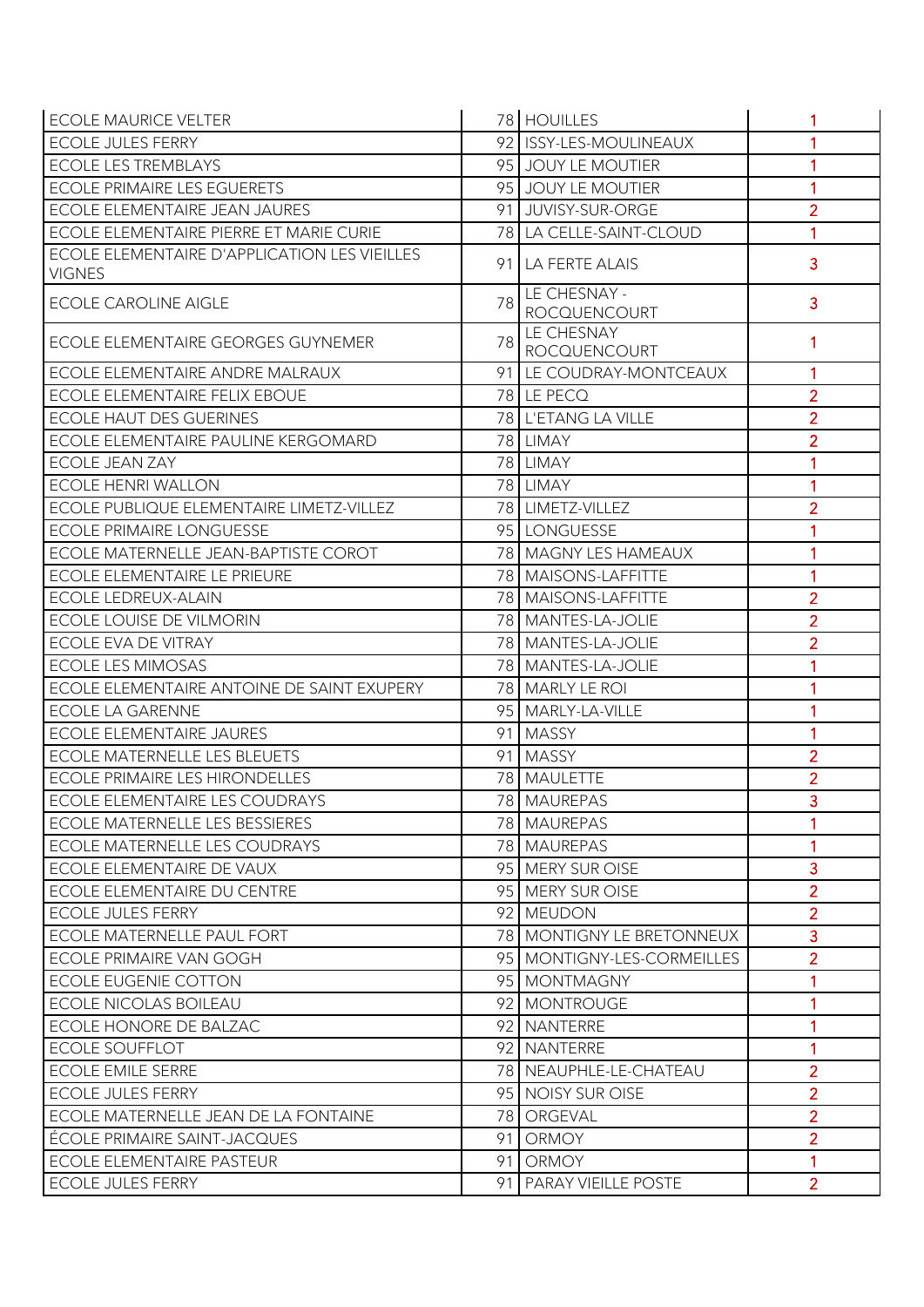| <b>ECOLE CLAUDE DEBUSSY</b>            | 78 PLAISIR              |                |
|----------------------------------------|-------------------------|----------------|
| <b>ÉCOLE ROBERT FOURNIER</b>           | 78 POISSY               | 1              |
| ÉCOLE ELEMENTAIRE DE LA PRAIRIE        | 78 RAMBOUILLET          | $\overline{2}$ |
| ECOLE JEAN MERMOZ                      | 95 ROISSY EN FRANCE     |                |
| <b>ECOLE PASTEUR</b>                   | 92 RUEIL MALMAISON      |                |
| <b>ECOLE LA MALMAISON</b>              | 92 RUEIL MALMAISON      |                |
| <b>ECOLE MICHEL HANTRAIS</b>           | 78 SAINTE MESME         |                |
| <b>ECOLE EMILE ZOLA</b>                | 95 SARCELLES            |                |
| <b>ECOLE MATERNELLE HENRI DUNANT</b>   | 95 SARCELLES            | 1              |
| ECOLE SAINT-EXUPERY 2                  | 95 SARCELLES            | $\overline{2}$ |
| ECOLE MATERNELLE ALBERT CAMUS          | 95 SARCELLES            | $\overline{2}$ |
| ECOLEELEMENTAIRE ALBERT CAMUS          | 95 SARCELLES            | $\overline{2}$ |
| <b>ECOLE SAINT EXUPERY</b>             | 95 SARCELLES            | 1              |
| <b>ECOLE HENRI DUNANT</b>              | 95 SARCELLES            | $\mathbf{1}$   |
| ECOLE ELEMENTAIRE LEO LAGRANGE         | 78 SARTROUVILLE         | $\overline{2}$ |
| ECOLE ELEMENTAIRE PIERRE BROSSOLETTE   | 78   SARTROUVILLE       | 1              |
| <b>ECOLE JULES FERRY 1</b>             | 91 SAVIGNY-SUR-ORGE     | $\overline{2}$ |
| ECOLE PRIMAIRE DU PETIT CHAMBORD       | 92 SCEAUX               | 1              |
| ECOLE MATERNELLE DES CLOS SAINT MARCEL | 92 SCEAUX               | $\overline{2}$ |
| ECOLE ELEMENTAIRE DU CENTRE            | 92 SCEAUX               | 1              |
| <b>ECOLE LES COTTAGES</b>              | 92 SURESNES             | 1              |
| ECOLE ELEMENTAIRE RAGUIDELLES          | 92 SURESNES             | 3              |
| <b>ECOLE JULES VERNE</b>               | 95 TAVERNY              | 1              |
| <b>ECOLE MATERNELLE MONTAIGNE</b>      | 78 TRAPPES              |                |
| ECOLE MATERNELLE JB CLEMENT            | 78 TRAPPES              | $\overline{2}$ |
| <b>ECOLE GUSTAVE FLAUBERT</b>          | 78 TRAPPES              | 1              |
| ECOLE ELEMENTAIRE JEAN JAURES          | 78 TRAPPES              | $\overline{2}$ |
| <b>ECOLE MATERNELLE FLAUBERT</b>       | 78 TRAPPES              | 1              |
| ECOLE ELEMENTAIRE MICHEL DE MONTAIGNE  | 78 TRAPPES              | $\overline{2}$ |
| ECOLE MATERNELLE HENRI WALLON          | 78 TRAPPES              |                |
| ECOLE ELEMENTAIRE HENRI WALLON         | 78 TRAPPES              | $\overline{2}$ |
| <b>ECOLE ANNE FRANK</b>                | 78 TRAPPES              | 1              |
| <b>ECOLE IRENE JOLIOT-CURIE</b>        | 78 TRAPPES              | 1              |
| <b>ECOLE MATERNELLE JEAN JAURES</b>    | 78 TRAPPES              | 1              |
| <b>ECOLE PAUL LANGEVIN</b>             | 78 TRAPPES              | 1              |
| ECOLE MATERNELLE LEO LAGRANGE          | 78 TRAPPES              | 1              |
| <b>ECOLE LOUIS PERGAUD</b>             | 78 TRAPPES              | 1              |
| <b>ECOLE HELENE BOUCHER</b>            | 78 TRAPPES              | 1              |
| <b>ECOLE EUGENIE COTTON</b>            | 78 TRAPPES              | 1              |
| <b>ECOLE MAURICE THOREZ</b>            | 78 TRAPPES              | 1              |
| <b>ECOLE ELEMENTAIRE LOUIS ARAGON</b>  | 78 TRAPPES              | 1              |
| ECOLE ELEMENTAIRE JB CLEMENT           | 78 TRAPPES              | $\overline{2}$ |
| ECOLE ELEMENTAIRE MARIE CURIE          | 78 VAUX-SUR-SEINE       | $\overline{2}$ |
| <b>ECOLE LES TILLEULS</b>              | 78   VERNOUILLET        | $\overline{2}$ |
| <b>ECOLE PRIMAIRE MARSINVAL</b>        | 78   VERNOUILLET        | $\mathbf{1}$   |
| <b>ECOLE PRIMAIRE FRATELLINI</b>       | 78   VERNOUILLET        | $\overline{2}$ |
| ECOLE MATERNELLE BOIS LORIOT           | 91 VERRIERES-LE-BUISSON | $\overline{2}$ |
| ECOLE DAVID REGNIER - PAUL FORT        | 91 VERRIERES-LE-BUISSON | 1              |